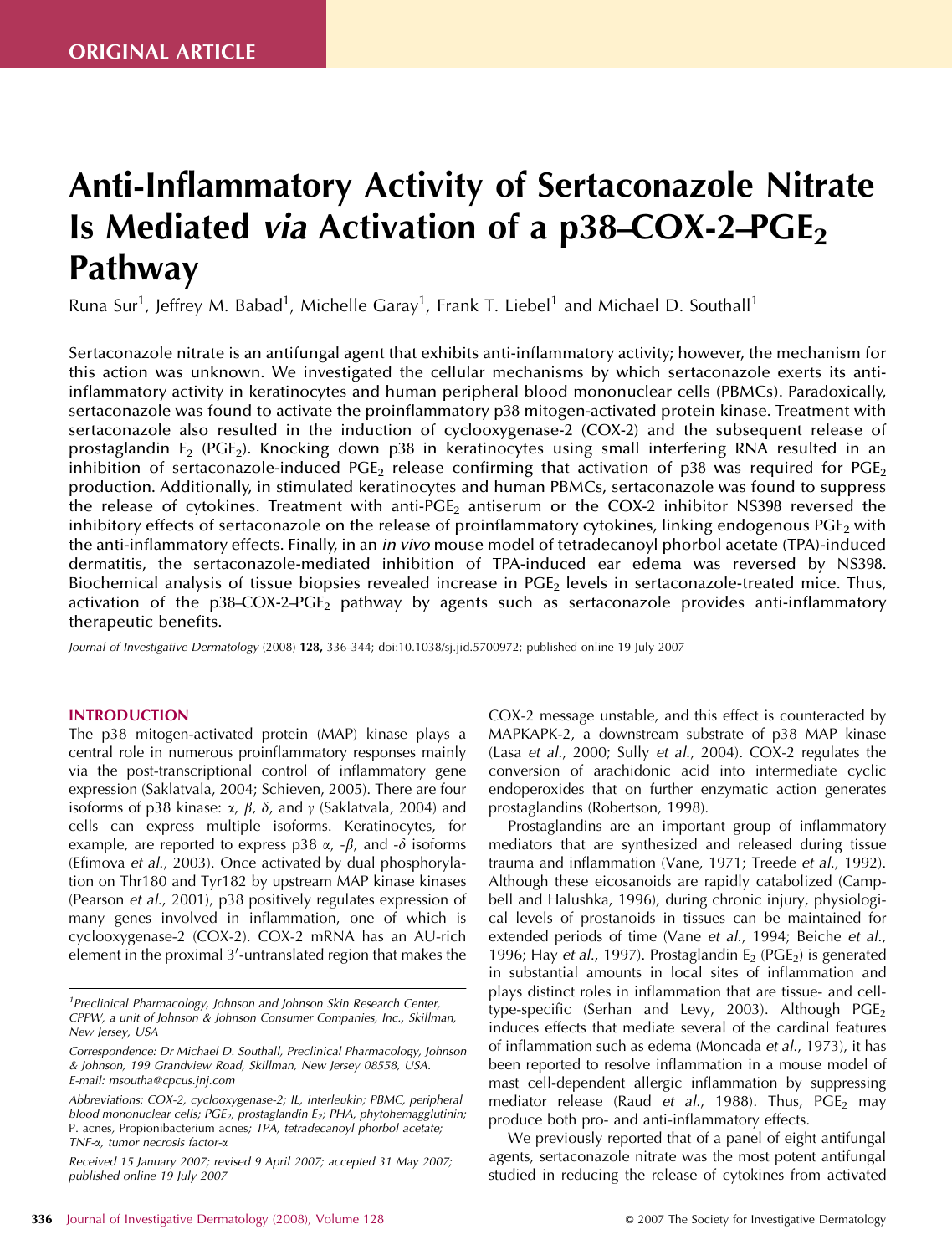peripheral blood mononuclear cells (PBMCs) and was effective against contact hypersensitivity and irritant contact dermatitis, whereas none of the other antifungal compounds evaluated significantly reduced inflammation in all dermal irritation models (Agut *et al*., 1996; Liebel *et al*., 2006). In this study, we sought to determine the mechanism by which the antifungal agent, sertaconazole nitrate, exerts its anti-inflammatory activity. In an unexpected finding, we demonstrate that sertaconazole activates the p38 MAP kinase pathway resulting in the induction of COX-2 and the subsequent release of  $PGE_2$ in keratinocytes and PBMCs. Using pharmacological inhibitors and small interfering RNA (siRNA) to p38, the sertaconazoleinduced release of  $PGE_2$  is abolished. Furthermore, using an anti-PGE<sub>2</sub> antiserum or the COX-2 inhibitor, NS398, the release of  $PGE_2$  was found to be the primary factor in the antiinflammatory activity of sertaconazole-inhibiting cytokine release from stimulated keratinocytes and PBMCs. Finally, in a tetradecanoyl phorbol acetate (TPA)-induced ear edema model, we confirmed that topical application of sertaconazole enhanced  $PGE_2$  release and inhibition of  $PGE_2$  formation was found to reverse the anti-inflammatory effect of sertaconazole. These results elucidate a paradoxical anti-inflammatory pathway whereby sertaconazole exerts its anti-inflammatory effects via the  $p38-COX-2-PGE_2$  pathway.

## RESULTS

# Activation of p38 MAP kinase by sertaconazole nitrate

We previously reported that sertaconazole exhibited antiinflammatory activity *in vitro* by inhibiting the release of proinflammatory cytokines from human PBMCs and also exhibited efficacious anti-inflammatory activity *in vivo* against a broad spectrum of dermal inflammation models (Liebel *et al*., 2006). Because most of these inflammatory responses are mediated by different proinflammatory cytokines and the p38 MAP kinase plays a central role in the posttranscriptional control of numerous proinflammatory cytokine gene expression (Schieven, 2005), we sought to determine whether sertaconazole inhibited activation of p38 MAP kinase. Initial experiments indicated that sertaconazole did not inhibit p38 but paradoxically induced p38 MAP kinase activation. Co-treatment with sertaconazole and either tumor necrosis factor-a (TNF-a) or phorbol 12-myristate 13-acetate in primary human keratinocytes resulted in a greater activation of p38 MAP kinase than stimulation with TNF- $\alpha$ or phorbol 12-myristate 13-acetate alone (data not shown). Sertaconazole was also found to induce activation of p38 MAP kinase in the absence of co-stimulation. In both the primary keratinocytes (Figure 1a) and HaCaT keratinocytes (Figure 1b), sertaconazole treatment resulted in the activation of p38 MAP kinase and its downstream substrate, the small heat-shock protein 27 (Hsp27), in a dose- and time-dependent manner. HaCaT cells were treated with phorbol 12-myristate 13-acetate for different time intervals as a positive control. These results were verified by western blotting of whole-cell extracts. Consistent with the ELISA results, it was observed that in both normal keratinocytes (data not shown) and HaCaT cells, 1  $\mu$ g/ml sertaconazole activated p38 MAP kinase and Hsp27 in a time-dependent manner (Figure 1c). The phospho-blots were reblotted with p38 and Hsp27 total protein antibodies to account for equal protein loading.

One of the mechanisms by which p38 MAP kinase is activated is by stimulation of NAD(P)H oxidase and genera-



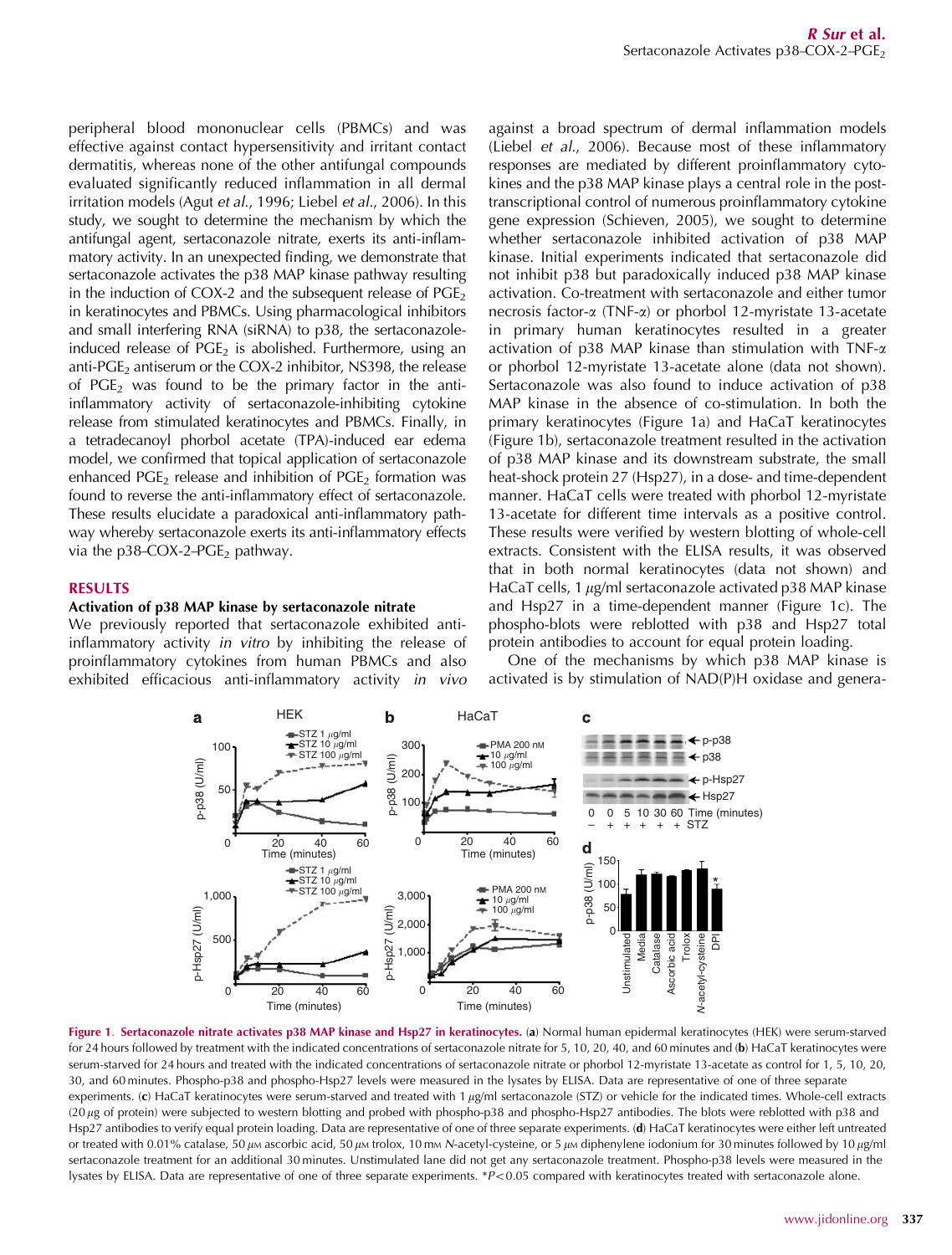tion of reactive oxygen species such as superoxide anion  $(O_2^{\bullet -})$  and hydrogen peroxide  $(H_2O_2)$  (Griendling and Ushio-Fukai, 2000; Blanc *et al*., 2003; Mitra and Abraham, 2006). To assess how sertaconazole activated p38 MAP kinase, HaCaT keratinocytes were treated with pharmacological inhibitors for 30 minutes followed by treatment with sertaconazole. As observed in Figure 1d, only inhibitors of superoxide signaling affected the activation of p38. Diphenylene iodonium treatment that inhibits NAD(P)H oxidase prevented the sertaconazole-mediated p38 activation and a similar effect was also observed in the presence of superoxide dismutase (data not shown), which converts  $O_2$ <sup>-</sup> into the more stable  $H_2O_2$  (Griendling and Ushio-Fukai, 2000). These results suggest that the mechanism of action for sertaconazole-stimulated p38 MAP kinase activation involves superoxide radical formation.

## Sertaconazole induces  $PGE<sub>2</sub>$  production via COX-2 in keratinocytes

On activation, p38 MAP kinase induces the expression of its downstream substrate COX-2, which further catalyzes the production of prostanoids such as  $PGE_2$ , which have been shown to play diverse roles in inflammation (Schieven, 2005). Because sertaconazole resulted in the activation of p38 MAP kinase, we asked whether sertaconazole induced COX-2 expression and affected  $PGE_2$  production. To this end HaCaT keratinocytes were treated with the indicated concentrations of sertaconazole for 6 hours and western blot analysis of whole-cell extracts showed that sertaconazole treatment resulted in a 50% induction of expression of COX-2 protein at  $2 \mu g/ml$  concentration (Figure 2a). The same blot was blotted with ERK-2 antibody to show equal protein loading. Next, we evaluated the effect of different concentrations of sertaconazole on  $PGE_2$  production from HaCaT keratinocytes. Figure 2b shows that sertaconazole treatment results in a twofold increase in  $PGE_2$  release. To assess the involvement of  $COX-2$  in sertaconazole-mediated  $PGE<sub>2</sub>$ release, cells were preincubated with NS398, a specific inhibitor of COX-2 (Gierse *et al*., 1995) before sertaconazole treatment. Sertaconazole-mediated  $PGE_2$  production was inhibited in the presence of the COX-2 inhibitor (Figure 2b), suggesting the involvement of COX-2 in  $PGE_2$  production. Next, we evaluated whether sertaconazole regulated the TNF- $\alpha$ -dependent PGE<sub>2</sub> production in these cells and interestingly it was observed that in a similar manner sertaconazole upregulated  $TNF-\alpha$ -induced PGE<sub>2</sub> release (Figure 2c). This  $PGE_2$  release was inhibited in the presence of the COX-2 inhibitor NS398 suggesting the involvement of COX-2 in TNF- $\alpha$  and sertaconazole-mediated PGE<sub>2</sub> production (Figure 2c).

#### Sertaconazole-mediated induction of  $PGE_2$  is dependent on p38 activation

To confirm further the involvement of p38 MAP kinase in sertaconazole-mediated induction of  $PGE<sub>2</sub>$  production, we examined the sertaconazole-mediated  $PGE<sub>2</sub>$  release in the absence of p38 MAP kinase. To this end, we knocked down p38 MAP kinase in HaCaT keratinocytes by transfecting with



Figure 2. Sertaconazole induces COX-2 protein expression and PGE<sub>2</sub> production in keratinocytes. (a) HaCaT keratinocytes were treated with the indicated concentrations of sertaconazole (STZ) for 6 hours. Whole-cell extracts  $(20 \mu g)$  of protein) were western-blotted and probed with COX-2 antibody and ERK-2 antibody to verify equal protein loading. The bar chart represents densitometric analysis of band intensities of COX-2 protein. Data represent one of three separate experiments. (b) HaCaT keratinocytes were treated with the indicated concentrations of sertaconazole in the presence or absence of 10  $\mu$ m COX-2 inhibitor NS398 for 8 hours. PGE<sub>2</sub> levels in the supernatants were quantified using ELISA. Results represent mean $\pm$ SD from at least three different experiments. \*\**P*<0.01 compared with untreated control keratinocytes. (c) HaCaT keratinocytes were stimulated with 100 ng/ml TNF-a and treated with vehicle or the indicated concentrations of sertaconazole in the presence or absence of 10  $\mu$ m COX-2 inhibitor NS398 for 24 hours. PGE<sub>2</sub> levels were quantified using ELISA. Results represent mean  $\pm$  SD from at least three different experiments. \**P*<0.05 compared with keratinocytes treated with TNF-a plus vehicle.



Figure 3. Sertaconazole-mediated PGE<sub>2</sub> production is dependent on p38 activation. (a) HaCaT keratinocytes were transfected with control siRNA (100 nm) or p38 MAPK siRNA (20 nm) for 72 hours. Whole-cell extracts (20  $\mu$ g protein) were subjected to western blotting and probed with p38 antibody to visualize p38 knockdown. The same blot was reprobed with ERK-2 and Hsp27 antibodies to confirm equal protein loading and siRNA specificity. (b) HaCaT keratinocytes were transfected with control siRNA or p38 MAPK siRNA for 48 hours after which the cells were treated with the indicated concentrations of sertaconazole for another 24 hours. Supernatants were assessed for PGE<sub>2</sub> levels by ELISA. Results represent mean $\pm$ SD from at least three different experiments.

p38-specific siRNA for 72 hours. The levels of total p38 were determined by western blotting of whole-cell extracts. In p38 siRNA-transfected cells, p38 expression was downregulated by about 80% compared with control siRNA-transfected cells (Figure 3a). The same blot was reblotted with ERK-2 and Hsp27 antibodies to show equal protein loading. Next, we assessed sertaconazole-mediated  $PGE<sub>2</sub>$  release in control siRNA and p38 siRNA-transfected cells. In control siRNAtransfected cells, there was an induction of  $PGE<sub>2</sub>$  release at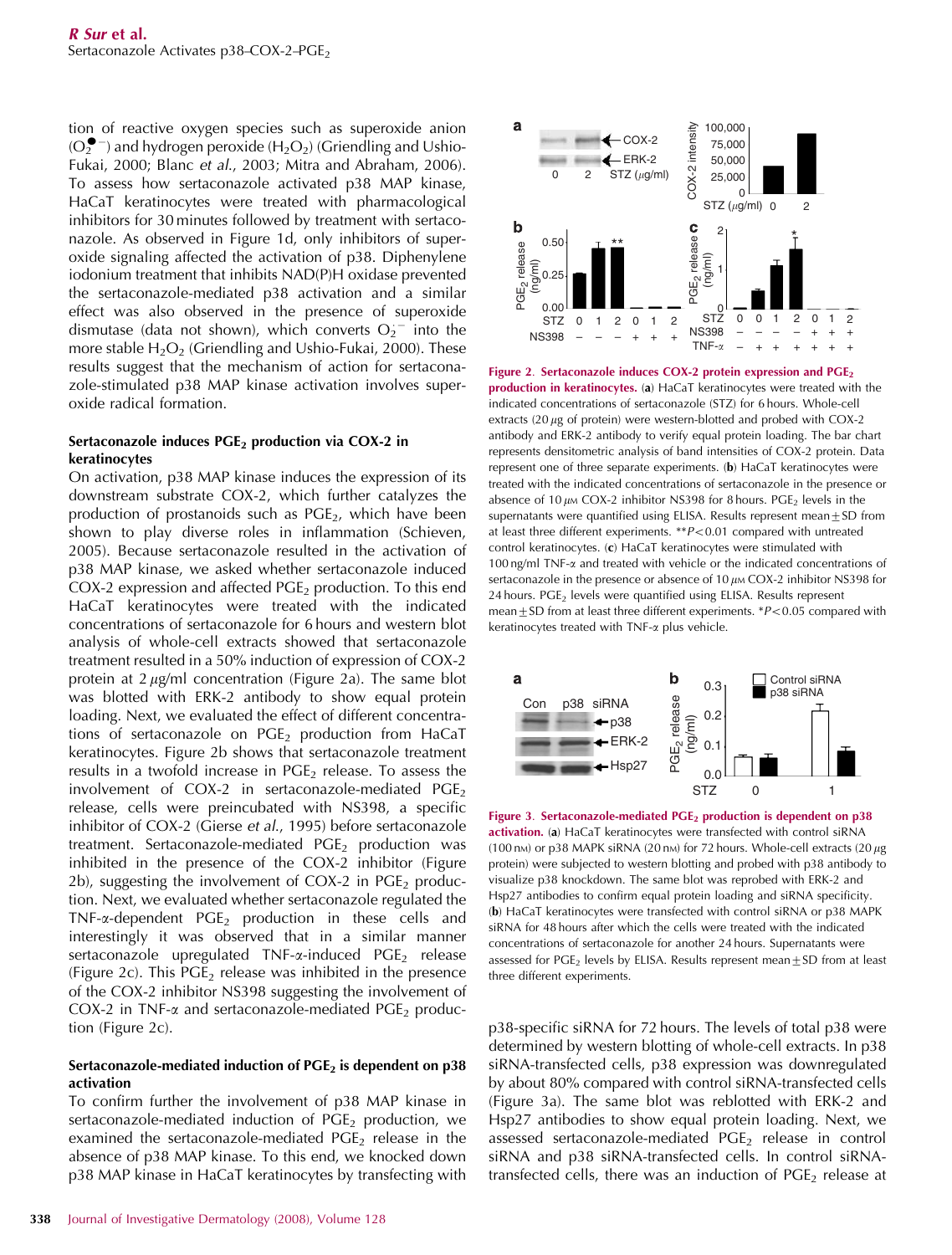$1 \mu$ g/ml sertaconazole as expected and in p38 siRNAtransfected cells, these levels were brought down to baseline levels indicating that p38 MAP kinase is involved in the regulation of  $PGE_2$  production mediated by sertaconazole (Figure 3b). We also confirmed this using the p38 inhibitor SB203580 that showed sertaconazole-mediated  $PGE<sub>2</sub>$  release was inhibited in the presence of the inhibitor (data not shown).

#### Involvement of  $PGE<sub>2</sub>$  in the suppression of cytokine production by sertaconazole in keratinocytes and PBMCs

To assess whether sertaconazole-mediated  $PGE<sub>2</sub>$  release played an anti-inflammatory role, we looked at the effect of sertaconazole on *Propionibacterium acnes*-induced interleukin-8 (IL-8) production in keratinocytes. *P*. *acnes* is an important factor in the development of inflammatory acne lesions and bacteria-induced IL-8 production has been thought to play an important role in the pathophysiology of acne (Chen *et al*., 2002). Typically, keratinocytes were left unstimulated or stimulated with *P. acnes* in the presence or absence of sertaconazole. The result showed that  $1 \mu$ g/ml sertaconazole treatment inhibited *P. acnes*-induced IL-8 production in keratinocytes (Figure 4a). Preincubation with the p38 inhibitor SB203580 or the COX-2 inhibitor NS398 before *P. acnes* or sertaconazole treatment reversed the inhibitory effects of sertaconazole on IL-8 production suggesting the involvement of p38, COX-2, and possibly  $PGE_2$  in mediating this effect (Figure 4a). To confirm the involvement of PGE<sub>2</sub>, cells were treated with sertaconazole in the presence of anti-PGE<sub>2</sub> antiserum for 24 hours. Anti- $PGE<sub>2</sub>$  antiserum reversed the inhibitory effects of sertaconazole on IL-8 production in keratinocytes suggesting the involvement of sertaconazole-induced endogenous  $PGE<sub>2</sub>$  in mediating this effect (Figure 4a).

Our previous work showed that sertaconazole dose dependently inhibited cytokine release from phytohemagluttinin (PHA)-stimulated human PBMCs (Liebel *et al*., 2006). We therefore assessed whether sertaconazole induced  $PGE<sub>2</sub>$ release in these immune cells and whether  $PGE<sub>2</sub>$  mediates the inhibition of cytokine release from these cells. Human PBMCs were stimulated with PHA in the presence or absence of sertaconazole. As seen from Figure 4b, PHA induced PGE<sub>2</sub> release from PBMCs and sertaconazole potentiated the PHAinduced  $PGE_2$  release by about twofold. Preincubation with the COX-2 inhibitor NS398 before PHA or sertaconazole treatment inhibited  $PGE_2$  release suggesting the involvement of COX-2 in sertaconazole-mediated PGE<sub>2</sub> release. Addition of exogenous PGE<sub>2</sub> dose dependently inhibited the release of proinflammatory cytokines from these cells (Figure 4c), supporting the hypothesis that sertaconazole results in the inhibition of cytokine release from PBMCs via induction of PGE2. To confirm this hypothesis, cells were treated with PHA and sertaconazole in the presence of non-immune serum or anti-PGE<sub>2</sub> antiserum or COX-2 inhibitor NS398. Anti-PGE<sub>2</sub> antiserum and NS398 reversed the suppressive effects of sertaconazole on cytokine production confirming the involvement of endogenous  $PGE_2$  in this effect (Figure 4d).



Figure 4.  $PGE<sub>2</sub>$  is involved in sertaconazole-mediated suppression of cytokine production in keratinocytes and PBMCs. (a) Normal human epidermal keratinocytes were stimulated with *P*. *acnes* in the absence or presence of 1  $\mu$ g/ml sertaconazole nitrate alone or combined with 10  $\mu$ M SB203580 or 10  $\mu$ m NS398 or anti-PGE<sub>2</sub> antiserum. After 24 hours, release of IL-8 was analyzed. Results represent mean $\pm$ SD from at least three different experiments. \*\**P*<0.01 or \*\*\**P*<0.001 compared with keratinocytes treated with 1  $\mu$ g/ml sertaconazole nitrate. (b) Lymphocyte-enriched human PBMCs were stimulated with 10  $\mu$ g ml<sup>-1</sup> purified PHA in the presence or absence of 1  $\mu$ g/ml sertaconazole nitrate or 10  $\mu$ m NS398. After 24 hours, release of PGE<sub>2</sub> from activated PBMCs was assayed using ELISA. The results shown are mean $\pm$ SD of PGE<sub>2</sub> release from PBMCs derived from three independent donors. \**P*<0.05 compared with PBMCs treated with PHA plus vehicle. (c) PBMCs were stimulated with PHA in the absence or presence of exogenously added 1, 10, and 100  $\mu$ M PGE<sub>2</sub>. After 24 hours, supernatants were collected and cytokine levels were analyzed. (d) PBMCs were preincubated with 1,000 fold diluted non-immune serum or anti-PGE<sub>2</sub> antiserum or 10  $\mu$ M NS398 for 30 minutes, and then stimulated with PHA in the presence of  $1 \mu g/ml$ sertaconazole. After 24 hours, supernatants were collected and cytokine levels were analyzed. Results represent mean $\pm$ SEM from at least three different experiments.  $*P<0.05$ ,  $**P<0.01$ , or  $**P<0.001$  compared with PBMCs treated with non-immune serum.

## Sertaconazole-mediated  $PGE_2$  release is involved in the suppression of TPA-induced ear edema in mice

TPA is the main active compound found in croton oil, producing vasodilation, erythema, and edema within 5 hours after contact with the skin (Rao *et al*., 1993). In a mouse model of TPA-induced ear edema, sertaconazole nitrate significantly reduced the TPA-induced edema response. The mean ear weight of TPA-challenged animals treated with sertaconazole nitrate  $(1\%)$  was  $6.29\pm0.43$  mg compared with  $15.88 \pm 0.64$  for controls, indicating a statistically significant reduction (60.4%) in irritant dermatitis  $(P<0.0001$ ; Figure 5a). Treating the ears with both sertaco-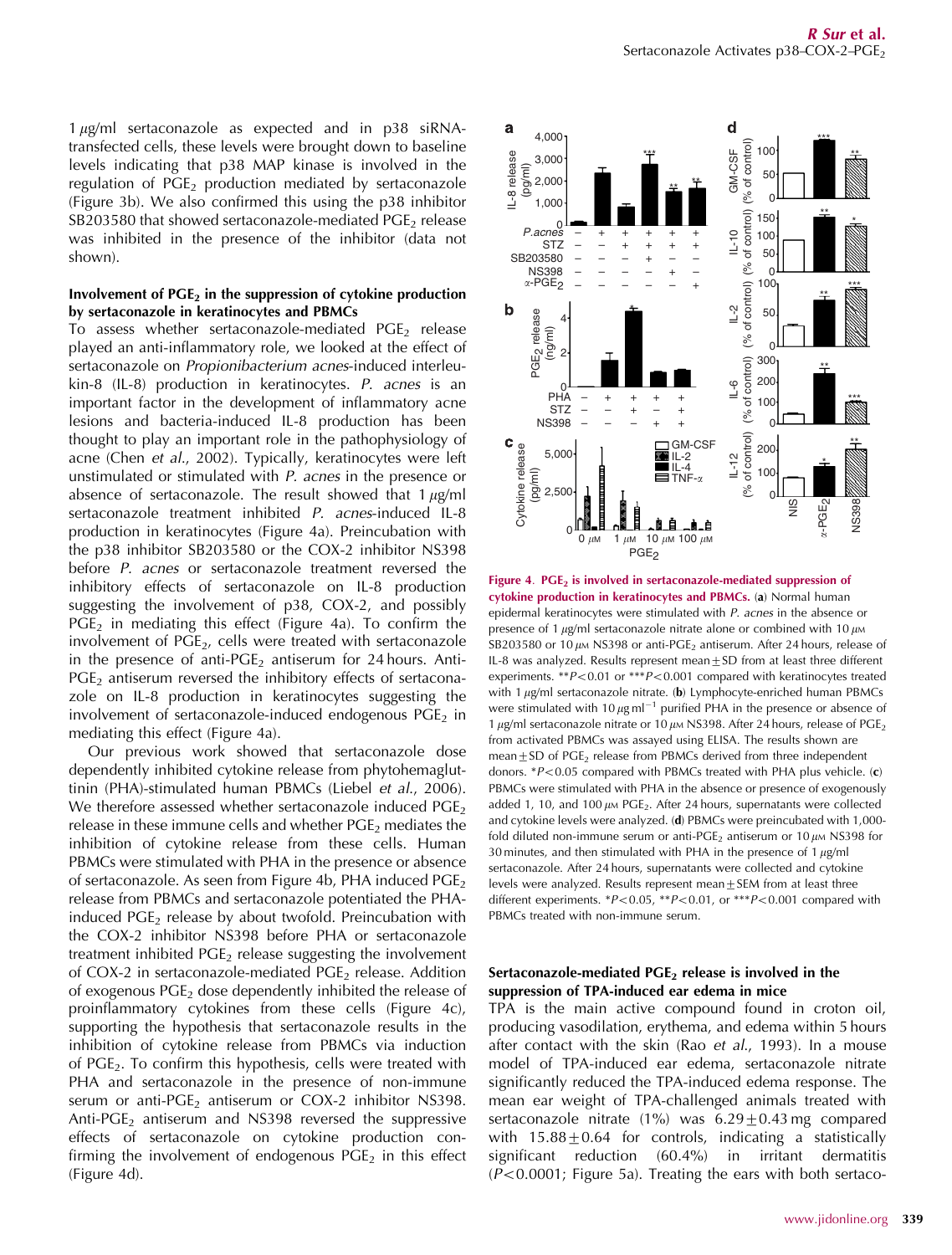

Figure 5. Reduction of TPA-induced murine dermatitis by topical application of sertaconazole nitrate. (a) CD-1 mice were treated with TPA applied to the left ear; the right remained untreated. Immediately after application of TPA (1  $\mu$ g/ear), sertaconazole (1%), and/or NS398 (0.1%) were applied to the TPA-treated ear  $(n=7$  per group). The results shown are mean $\pm$ SD; \*\*\* $P$ <0.0001 indicates a significant reduction in inflammation compared with the TPA plus vehicle-treated group determined using twotailed Student's *t*-test. (b) Biopsies of mouse ears that had been challenged with TPA only or treated with sertaconazole or NS398 after TPA challenge were homogenized and supernatants were assessed for  $PGE<sub>2</sub>$  levels using ELISA. Total protein content of the biopsy samples was determined and  $PGE_2$ levels represented as ng/ $\mu$ g protein. The results shown are mean $\pm$ SD;  $*P<0.01$  indicates a significant increase in PGE<sub>2</sub> levels compared with the TPA plus vehicle-treated group determined using two-tailed Student's *t*-test.

nazole and the COX-2 inhibitor NS398 abrogated the antiinflammatory effects of sertaconazole (Figure 5a). Quantitation of  $PGE_2$  levels in mouse ear biopsies showed that in sertaconazole-treated ears, there was an induction of  $PGE_2$ production  $(68.8 \pm 15 \text{ ng}/\mu\text{g}$  protein) as compared with TPA controls (40.7  $\pm$  12 ng/  $\mu$ g protein) and this induction of PGE<sub>2</sub> was suppressed by the COX-2 inhibitor NS398 (Figure 5b). Taken together, these results suggest that sertaconazole reduced inflammation via inducing  $PGE<sub>2</sub>$  production and the COX-2 inhibitor blocks sertaconazole from exerting its anti-inflammatory effects.

#### DISCUSSION

Our results indicate that the antifungal agent sertaconazole nitrate activates the p38 MAP kinase pathway as a mechanism of action for the anti-inflammatory activity. This is a paradoxical finding because the main biological response of p38 activation involves the production of proinflammatory mediators such as TNF- $\alpha$ , IL-1 $\beta$ , IL-6, COX-2, and other proteins that promote the inflammatory process (Saklatvala, 2004; Kaminska, 2005). The anti-inflammatory activity of sertaconazole is also dependent on the secondary production of  $PGE_2$ , which is also a paradoxical finding because prostanoids primarily induce proinflammatory responses such as vasodilation and plasma extravasation (Moncada *et al*., 1973). Thus, it appears that sertaconazole elicits an antiinflammatory response through a non-classical anti-inflammatory pathway.

The p38 MAP kinase is activated in response to various extracellular stimuli such as UV light, heat, osmotic shock, inflammatory cytokines, and growth factors (Zarubin and Han, 2005). Many of these stimuli signal to p38 MAP kinase by the stimulation of NAD(P)H oxidase and generation of reactive oxygen species such as superoxide anion  $(O_2^{\bullet -})$  and hydrogen peroxide  $(H_2O_2)$  (Griendling and Ushio-Fukai, 2000; Blanc *et al*., 2003; Mitra and Abraham, 2006). In our

studies, we found that the sertaconazole-induced activation of p38 MAP kinase was inhibited in the presence of diphenylene iodonium an inhibitor of NAD(P)H oxidase (Griendling *et al*., 1994) and by superoxide dismutase (Figure 1d), which converts  $O_2$ <sup>-</sup> into the more stable  $H_2O_2$ (Griendling and Ushio-Fukai, 2000). Incorporation of antioxidants (trolox, ascorbic acid, and *N*-acetyl cysteine (NAC)) had no effect on the phosphorylation of p38 by sertaconazole. Sertaconazole did not increase  $H_2O_2$  formation in human keratinocytes (data not shown) and treatment with catalase was ineffective in reducing the phosphorylation of p38 by sertaconazole, suggesting that the peroxide formation was not a factor in p38 activation. In contrast to sertaconazole, another antifungal agent, miconazole nitrate, was shown to induce H<sub>2</sub>O<sub>2</sub> formation (Kobayashi *et al.*, 2002); however, miconazole does not inhibit cytokine release or elicit anti-inflammatory activity comparable with sertaconazole (Agut *et al*., 1996; Liebel *et al*., 2006) and therefore does not probably activate the same signal transduction cascade. Thus, from these results, we believe that sertaconazole stimulates superoxide radical formation to induce p38 MAP kinase.

The results from this study indicate that sertaconazole activates p38 MAP kinase to induce anti-inflammatory activity. There are four isoforms of p38 kinase:  $\alpha$ ,  $\beta$ ,  $\delta$ , and  $\gamma$  (Saklatvala, 2004) Keratinocytes express only the p38 $\alpha$ , - $\beta$ , and  $-\delta$  isoforms. The siRNA used in these studies to inhibit p38 MAP kinase signaling are non-selective for the P38 isoforms and will result in downregulation of all isotypes, therefore the current results do not address which isoform(s) is activated by sertaconazole. Multiple p38 MAP kinase isoforms provides the potential for each of these isoforms to differ in their substrate specificity and respond in a cell-typespecific manner (Enslen *et al*., 1998; Eckert *et al*., 2003). Whereas all four P38 isoforms can be activated by stress stimuli, such as proinflammatory cytokines TNF-a and IL-1 (Goedert *et al*., 1997; Kumar *et al*., 1997; Hu *et al*., 1999), the  $p38\delta$  isoform is solely activated in response to stimuli such as epigallocatechin-3-gallate (Efimova *et al*., 2002) and plays a key role in the regulation of keratinocyte differentiation and apoptosis (Eckert *et al*., 2003). Additionally,  $p38\alpha$  and  $p38\gamma$  were found to have opposing effects on the activation of activator protein-1 (AP-1)-driven reporter genes in mammalian cells (Askari *et al*., 2007). Recent studies have demonstrated that resveratrol, a stilbene isolated from the skin and seeds of grapes, both induces the activation of p38 MAP kinase- $\beta$  and inhibits p38 MAP kinase- $\alpha$  in cardiomyocytes to induce a cardioprotective effect during ischema (Das *et al*., 2006). Thus, simultaneous activation or inhibition of multiple p38 isoforms may also add to the signal transduction complexity in the p38 MAP kinase pathway. Future studies will investigate the isoforms of p38 MAP kinase, which mediate the anti-inflammatory activity of sertaconazole.

Several lines of evidence suggest that production of  $PGE<sub>2</sub>$ is the downstream mediator for the anti-inflammatory activity induced by sertaconazole. First treating human keratinocytes or PBMCs in culture with sertaconazole resulted in a dose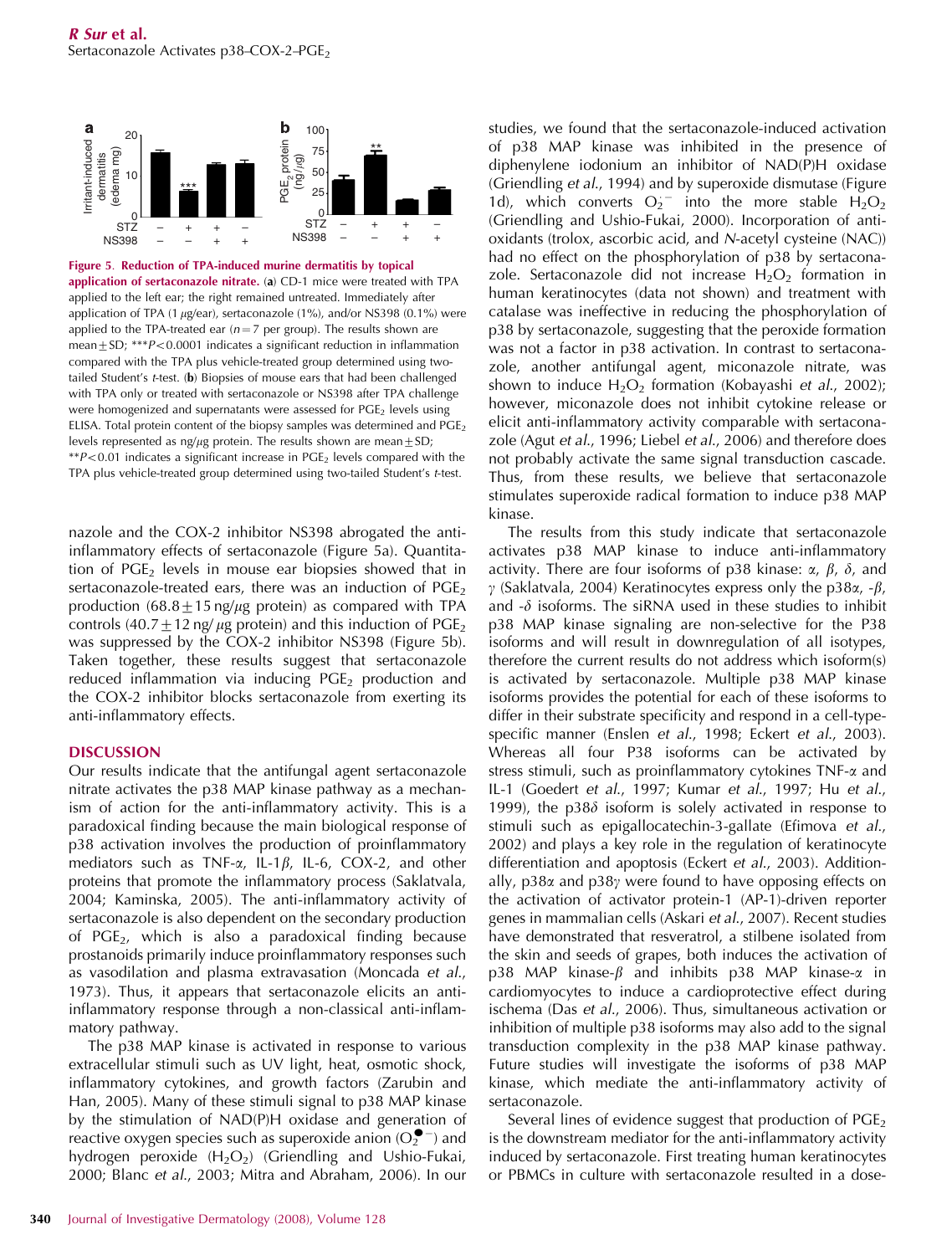dependent stimulation of  $PGE_2$  production (Figures 2b and 4a). In addition, topical treatment with sertaconazole resulted in an increase in murine tissue content of  $PGE_2$  (Figure 5b). Treatment with a pharmacological inhibitor of COX-2, NS398 abolished the anti-inflammatory activity induced by sertaconazole in keratinocytes (Figure 4a) and PBMCs (Figure 4d), suggesting that a cyclooxygenase product is involved in the anti-inflammatory signaling. Topical application of the phorbol ester TPA to the skin of mice produces a long-lasting edema that is associated with a marked influx of neutrophils and mononuclear cells as well as the predominant formation of leukotriene B<sup>4</sup> (Rao *et al*., 1993; Lloret and Moreno, 1995). Sertaconazole inhibited TPA-induced ear edema by 60%, and NS398 (Figure 5a) and ibuprofen, a non-selective COX inhibitor, also abrogated this effect (data not shown). Cotreatment with sertaconazole and a neutralizing antibody to  $PGE<sub>2</sub>$  established that the cyclooxygenase product responsible for the anti-inflammatory activity was  $PGE_2$  (Figure 4a and 4d). Furthermore, exogenous treatment with  $PGE_2$ resulted in a reduction in cytokine release from PBMCs comparable to the treatments with sertaconazole (Figure 4c). Taken together, these results establish that the sertaconazoleinduced  $PGE_2$  production mediates the anti-inflammatory activity of the antifungal agent.

Although  $PGE_2$  is primarily associated with proinflammatory activity, the prostanoid has been also shown to elicit anti-inflammatory effects. PGE<sub>2</sub> has been shown to be beneficial for treatment of immunological-based diseases such as psoriasis where topical application of a gel containing PGE<sup>2</sup> was found to improve psoriatic lesions (Remy *et al*., 1986) and inhibition of  $PGE<sub>2</sub>$  formation with non-steroidal anti-inflammatory drugs were found to exacerbate the skin condition (Katayama and Kawada, 1981). PGE<sub>2</sub> has also been reported to resolve mast cell-dependent allergic inflammation in mice by suppressing mediator release (Raud *et al*., 1988). In human peripheral blood polymorphonuclear neutrophils,  $PGE<sub>2</sub>$  was found to cause a switch from proinflammatory to anti-inflammatory strategy by switching eicosanoid biosynthesis from predominantly 5-lipoxygenaseinitiated leukotriene  $B_4$  production to 15-lipoxygenaseinitiated lipoxin  $A_4$  production that carry "stop signals" for inflammation (Levy *et al.*, 2001). PGE<sub>2</sub> activates at least four separate EP receptor subtypes (EP1–EP4), which are coupled to different intracellular signal transduction pathways (Chung, 2005). Human PBMCs have been reported to express only the EP2 and EP4 receptors (Strong *et al*., 2001). It is also well established that in PBMCs and other cells,  $PGE_2$  signals via the EP2 and EP4 receptors to induce adenylyl cyclase activity by signaling through a  $G_s$  protein, resulting in enhanced intracellular cAMP formation which negatively regulates cytokine gene expression (Nigg *et al*., 1985; Betz and Fox, 1991; Marcinkiewicz and Chain, 1993; Vassiliou *et al*., 2003). cAMP induces activation of protein kinase-A and subsequent phosphorylation of the cAMP-responsive element-binding protein, resulting in inhibition of cytokine genes containing cAMP-responsive element in their promoters (Gonzalez and Montminy, 1989; Masquilier and Sassone-Corsi, 1992). In keratinocytes,  $PGE<sub>2</sub>$  activation of

the EP2 and a subtype of the EP3 receptor have been shown to reduce the stimulated release of the chemokine CCL27 (Kanda *et al.*, 2004). PGE<sub>2</sub> has also been shown to downregulate UVB-induced IL-8 release in keratinocytes (Grandjean-laquerriere *et al*., 2005). Presumably, the antiinflammatory activity induced by sertaconazole is derived from the  $PGE_2$ -stimulated production of cAMP and subsequent inhibition of cytokine production from keratinocytes and PBMCs.

In this study, we demonstrate that the antifungal agent sertaconazole exhibits anti-inflammatory properties via the  $p38-COX-2-PGE<sub>2</sub>$  pathway. We previously evaluated the anti-inflammatory activity of eight antifungal agents and found that only sertaconazole nitrate reduced the release of cytokines from activated lymphocytes and mitigated inflammation in animal models of irritant contact dermatitis and neurogenic inflammation (Agut *et al*., 1996; Liebel *et al*., 2006). Treatment of keratinocytes under basal conditions with the antifungal agents butoconazole, fluconazole, sertaconazole nitrate, terconazole, tioconazole, or ketoconazole indicated that only sertaconazole resulted in a direct stimulation of P38 MAP kinase (data not shown). Thus, it seems unlikely that activation of the  $p38-COX-2-PGE_2$ pathway contributes to the antifungal activity of the compound, although a similar activation of the p38–COX- $2-\text{PGE}_2$  pathway may mediate or contribute additional activity to other agents. For example, the immunomodulatory compound cyclosporine A has been indirectly shown to stimulate p38 in a human erythroleukemic cell line (Sawafuji *et al*., 2003) and cyclosporine A also inhibits mitogenic stimulation of PBMCs and increases the release of  $PGE<sub>2</sub>$  from PBMCs (McMillen *et al*., 1991). This could suggest that other immunomodulatory agents could partially work through a similar pathway as sertaconazole. Indeed, because the notion that stimulation of  $p38$  activation and  $PGE<sub>2</sub>$  release can produce an anti-inflammatory effect is paradoxical, it may be overlooked as a pathway to explain anti-inflammatory mechanisms of action. Our studies suggest that activation of the  $p38$ –COX-2–PGE<sub>2</sub> pathway by agents such as sertaconazole nitrate provides anti-inflammatory therapeutic benefits.

# MATERIALS AND METHODS

# **Materials**

Sertaconazole nitrate was obtained from Ferrer Pharmaceuticals (Barcelona, Spain). Phytohemagglutinin (PHA) was obtained from Remel (Lenexa, KS). TPA, non-immune serum, anti-PGE<sub>2</sub> antiserum and all routine reagents were obtained from Sigma (St Louis, MO). Phospho-p38, p38, phospho-Hsp27, Hsp27, and ERK-2 antibodies were obtained from Cell Signaling Technology (Danvers, MA). COX-2 antibody was purchased from Santa Cruz Biotechnology Inc. (Santa Cruz, CA). Lipofectamine 2000 transfection reagent was obtained from Invitrogen Corporation (Carlsbad, CA).  $PGE<sub>2</sub>$  and NS398 were obtained from Cayman Chemical (Ann Arbor, MI). *P. acnes* was obtained from ATCC (Strain 11828; Manassas, VA).

## Cells and cell culture

Human HaCaT keratinocytes (a gift from Dr NE Fusenig, Heidelberg, Germany) were maintained in DMEM (Invitrogen Corporation)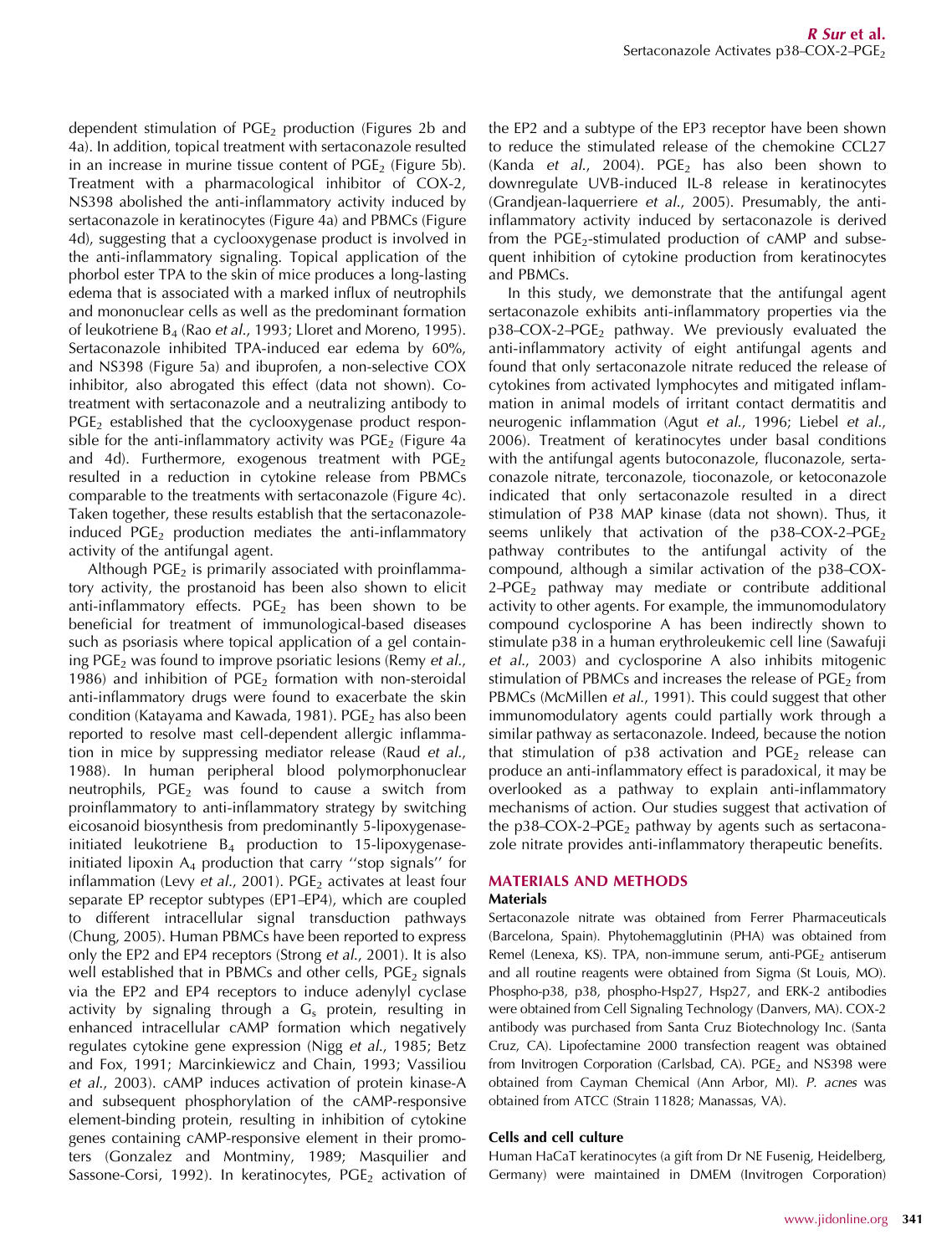containing 10% fetal bovine serum, 4.5 mg/ml glucose, 2 mm <sup>L</sup>-glutamine, 1% penicillin, and streptomycin. Cells were maintained at <80% confluency at 37°C in 5% CO<sub>2</sub> (v/v). Normal human epidermal neonatal keratinocytes were obtained from Cascade Biologics (Portland, OR) and maintained in serum-free Epilife medium (Cascade Biologics) supplemented with human keratinocyte growth supplement containing 0.2% (v/v) bovine pituitary extract, 5  $\mu$ g/ml bovine insulin, 0.18  $\mu$ g/ml hydrocortisone,  $5 \mu$ g/ml bovine transferrin, and 0.2 ng/ml human epidermal growth factor.

#### Phospho-p38/Hsp27 ELISA

Keratinocytes were plated at a density of 10,000 cells per well in 96 well plates in Epilife media with growth supplement HKGS (Cascade Biologics). The media were replaced with serum-free media for 24 hours. The cells were then treated with sertaconazole nitrate or 200 nm TPA (positive control) for different time points. The cells were then washed with cold phosphate-buffered saline and lysed on ice for 30 minutes in 50  $\mu$ l of cell extraction buffer (Biosource International; Camarillo, CA). Phospho-p38 and phospho-Hsp27 levels were measured in the lysates by using p38 MAPK [pTpY180/182] and Hsp27 [pS82] ELISA kits (Biosource International) according to the manufacturer's instructions. Briefly, lysates were incubated in a 96-well plate precoated with a monoclonal antibody specific to p38 MAPK or Hsp27, then incubated with a phospho-p38 or phospho-Hsp27 detection antibody. After extensive washing, phospho-p38/ Hsp27 levels were detected by incubation with horseradish peroxidase-labeled antibodies, followed by colorimetric enzyme assays.

#### Measurement of  $PGE<sub>2</sub>$  release

Keratinocytes were incubated with or without 100 ng/ml TNF- $\alpha$  in the presence of vehicle or indicated concentrations of sertaconazole for 8 or 24 hours, respectively. The supernatant  $PGE<sub>2</sub>$  amounts were measured by ELISA according to manufacturer's instructions (Assay Designs Inc., Ann Arbor, MI).

#### Western blotting

Keratinocytes were grown in six-well plates to 80% confluency. Cells were treated with sertaconazole for indicated times periods. Cells were then washed with phosphate-buffered saline and lysed with RIPA lysis buffer containing 65 mm Tris (pH 7.4), 150 mm NaCl, 1 mm EDTA (pH 8), 1% Nonidet P-40, 0.25% sodium deoxycholate, 50 mm NaF, 1 mm Na<sub>3</sub>VO<sub>4</sub>, 1 mm phenylmethylsulfonyl fluoride, and 1X protease inhibitor cocktail (Sigma). Lysates were centrifuged and total protein was estimated in the supernatants. Protein  $(20 \mu g)$  was loaded on SDS-PAGE followed by immunoblotting with the specific antibodies and detection using the ECL chemiluminescence detection system (Amersham Life Sciences; Arlington Heights, IL).

#### Knockdown of p38 using siRNA

HaCaT keratinocytes were plated in 24-well plates at a density of  $4 \times 10^4$  cells per well and incubated overnight at 37°C, 5% CO<sub>2</sub>. Cells were transfected with SignalSilence negative control siRNA or SignalSilence pool p38 MAPK siRNA (Cell Signaling Technology; Danvers, MA) at 20 nm concentration using Lipofectamine 2000 transfection reagent (Invitrogen) according to manufacturer's instructions. This p38 MAP kinase siRNA will non-specifically target all p38 MAPK isoforms. Cells were then grown for 72 hours at 37°C, 5% CO<sub>2</sub>.

#### P. acnes stimulation of keratinocytes

Normal human epidermal keratinocytes were plated on 96-well plates at a density of 10,000 cells/well in media  $(200 \mu$ l/well) and incubated at 37°C, 5% CO<sub>2</sub>. Stationary phase *P. acnes* at a density of  $1 \times 10^8$  CFU/ml was obtained and 3 ml of this was spun and the bacterial pellet resuspended in 10 ml Epilife media without antibiotics or growth supplement HKGS. Sertaconazole, SB203580, and NS398 were diluted in Epilife media without antibiotics or HKGS to  $2 \times$  concentration. Media were removed from wells and replaced with  $100 \mu l$  of treatment compounds and 100 ml of *P. acnes*. Samples were preincubated with SB203580, NS398, and anti-PGE<sub>2</sub> antiserum for 30 minutes before stimulation with *P. acnes*. Plates were incubated for 24 hours at  $37^{\circ}$ C,  $5\%$  CO<sub>2</sub>. Supernatants were removed and analyzed for IL-8 (Upstate; Charlottesville, VA) content using the Luminex100 system.

#### PBMC activation

Cytokine release from PBMCs was performed as described previously (Agut *et al*., 1996; Liebel *et al*., 2006). PBMCs were prepared from three different healthy adult male donors by differential centrifugation on Ficoll-Hypaque (Biological Specialty Corporation, Colmar, PA). For antibody treatments, PBMCs were preincubated with NS398 or 1,000-fold diluted non-immune serum or anti-PGE<sub>2</sub> antiserum for 30 minutes before PHA stimulation. PBMCs were then incubated at  $37^{\circ}$ C at  $5\%$  CO<sub>2</sub> for 24 hours after which supernatants were collected and cytokine release assayed.

## TPA-induced ear edema (irritant dermatitis) and quantitation of  $PGE<sub>2</sub>$  levels in mouse ear biopsies

TPA-induced ear edema was performed as described previously (Agut *et al*., 1996; Liebel *et al*., 2006). The Institutional Animal Care and Use Committee at Johnson & Johnson approved all procedures used in these experiments. Biopsies of 7 mm diameter were taken from mouse ears that had been challenged with TPA only or treated with sertaconazole or NS398 after TPA challenge. Biopsies were homogenized on ice in  $800 \mu l$  cold phosphate-buffered saline containing protease inhibitor cocktail (Sigma Aldrich; St Louis, MO) with a Polytron homogenizer. Samples were centrifuged at 1,000 r.p.m. for 10 minutes at  $4^{\circ}$ C and supernatants were removed. PGE<sub>2</sub> content of the supernatant was determined using PGE<sub>2</sub> Detection Kit (Assay Designs Inc.; Ann Arbor, MI). Total protein content of the biopsy samples was determined using BCA protein assay kit (Pierce Biotechnology; Rockford, IL) and  $PGE_2$  levels represented as  $\frac{ng}{\mu g}$  protein.

#### Statistical analysis

Data are presented as mean $\pm$ SD. Cytokine release experiments were individually performed from three separate donors of PBMCs. Student's *t*-test was used for comparisons between two groups. A value of  $P < 0.05$  was considered significant.

#### CONFLICT OF INTEREST

All authors are employees of Johnson & Johnson.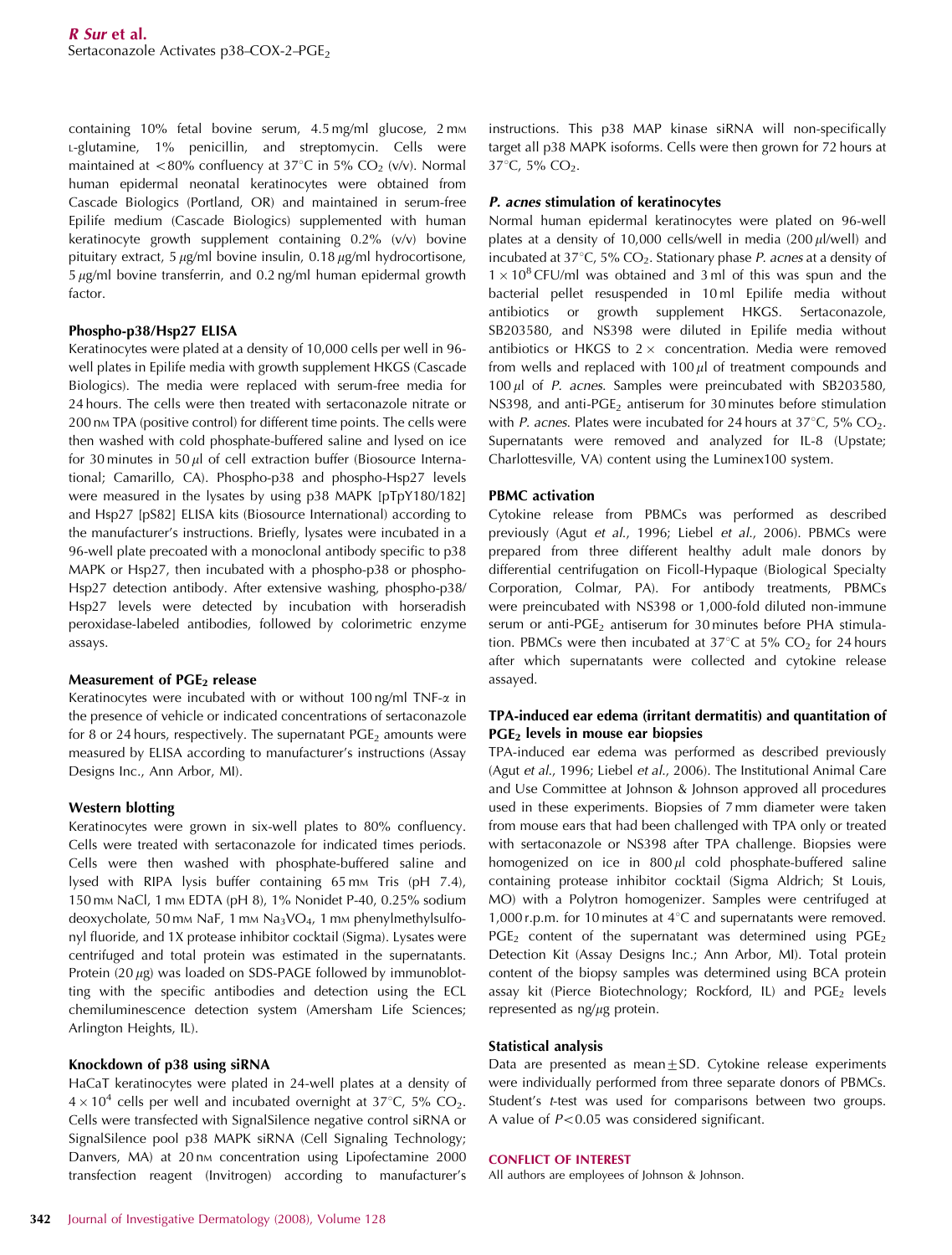#### ACKNOWLEDGMENTS

The authors are grateful to Drs Jeffrey Travers and Don Griswold for critical reading and discussions of the manuscript and to Marion Barry for assistance with culturing *Propionibacterium acnes*.

#### **REFERENCES**

- Agut J, Tarrida N, Sacristan A, Ortiz JA (1996) Antiinflammatory activity of topically applied sertaconazole nitrate. *Methods Find Exp Clin Pharmacol* 18:233–4
- Askari N, Diskin R, Avitzour M, Capone R, Livnah O, Engelberg D (2007) Hyperactive variants of P38alpha induce, whereas hyperactive variants of P38gamma suppress AP-1-mediated transcription. *J Biol Chem* 282:91–9
- Beiche F, Scheuerer S, Brune K, Geisslinger G, Goppelt-Struebe M (1996) Upregulation of cyclooxygenase-2 mRNA in the rat spinal cord following peripheral inflammation. *FEBS Lett* 390:165–9
- Betz M, Fox BS (1991) Prostaglandin E2 inhibits production of Th1 lymphokines but not of Th2 lymphokines. *J Immunol* 146:108–13
- Blanc A, Pandey NR, Srivastava AK (2003) Synchronous activation of ERK 1/2, p38mapk and PKB/Akt signaling by H2O2 in vascular smooth muscle cells: potential involvement in vascular disease (review). *Int J Mol Med* 11:229–34
- Campbell WB, Halushka PV (1996) Eicosanoids and platelet-activating factor. In: *Goodman and Gilman's pharmacological basis of therapeutics*. (Hardman JG, Limbird LE, Molinoff PB, Ruddon RW, Gilman AG, eds). New York, NY: McGraw-Hill, pp 601–616
- Chen Q, Koga T, Uchi H, Hara H, Terao H, Moroi Y, Urabe K, Furue M (2002) *Propionibacterium* acnes-induced IL-8 production may be mediated by NF-kB activation in human monocytes. *J Dermatol Sci* 29:97–103
- Chung KF (2005) Evaluation of selective prostaglandin  $E_2$  (PGE2) receptor agonists as therapeutic agents for the treatment of asthma. *Sci STKE* 2005:pe47
- Das S, Fraga CG, Das DK (2006) Cardioprotective effect of resveratrol via HO-1 expression involves p38 map kinase and PI-3-kinase signaling, but does not involve NFkappaB. *Free Radical Res* 40:1066–75
- Eckert RL, Efimova T, Balasubramanian S, Crish JF, Bone F, Dashti S (2003) p38 mitogen-activated protein kinases on the body surface – a function for p38 delta. *J Invest Dermatol* 120:823–8
- Efimova T, Broome AM, Eckert RL (2003) A regulatory role for p38 delta MAPK in keratinocyte differentiation. Evidence for p38 delta-ERK1/2 complex formation. *J Biol Chem* 278:34277–85
- Efimova T, Deucher A, Kuroki T, Ohba M, Eckert RL (2002) Novel protein kinase C isoforms regulate human keratinocyte differentiation by activating a p38 delta mitogen-activated protein kinase cascade that targets CCAAT/enhancer-binding protein alpha. *J Biol Chem* 277:31753–60
- Enslen H, Raingeaud J, Davis RJ (1998) Selective activation of p38 mitogenactivated protein (MAP) kinase isoforms by the MAP kinase kinases MKK3 and MKK6. *J Biol Chem* 273:1741–8
- Gierse JK, Hauser SD, Creely DP, Koboldt C, Rangwala SH, Isakson PC *et al.* (1995) Expression and selective inhibition of the constitutive and inducible forms of human cyclo-oxygenase. *Biochem J* 305(Part 2):479–84
- Goedert M, Cuenda A, Craxton M, Jakes R, Cohen P (1997) Activation of the novel stress-activated protein kinase SAPK4 by cytokines and cellular stresses is mediated by SKK3 (MKK6); comparison of its substrate specificity with that of other SAP kinases. *EMBO J* 16:3563–71
- Gonzalez GA, Montminy MR (1989) Cyclic AMP stimulates somatostatin gene transcription by phosphorylation of CREB at serine 133. *Cell* 59:675–80
- Grandjean-Laquerriere A, Naour RL, Gangloff SC, Guenounou M (2005) Contribution of protein kinase A and protein kinace C pathways in ultraviolet B-induced IL-8 expression by human keratinocytes. *Cytokine* 29:197–207
- Griendling KK, Minieri CA, Ollerenshaw JD, Alexander RW (1994) Angiotensin II stimulates NADH and NADPH oxidase activity in cultured vascular smooth muscle cells. *Circulation Res* 74:1141–8
- Griendling KK, Ushio-Fukai M (2000) Reactive oxygen species as mediators of angiotensin II signaling. *Regul Pept* 91:21–7
- Hay CH, Trevethick MA, Wheeldon A, Bowers JS, de Belleroche JS (1997) The potential role of spinal cord cyclooxygenase-2 in the development of Freund's complete adjuvant-induced changes in hyperalgesia and allodynia. *Neuroscience* 78:843–50
- Hu MC, Wang YP, Mikhail A, Qiu WR, Tan TH (1999) Murine p38-delta mitogen-activated protein kinase, a developmentally regulated protein kinase that is activated by stress and proinflammatory cytokines. *J Biol Chem* 274:7095–102
- Kaminska B (2005) MAPK signalling pathways as molecular targets for antiinflammatory therapy – from molecular mechanisms to therapeutic benefits. *Biochim Biophys Acta* 1754:253–62
- Kanda N, Mitsui H, Watanabe S (2004) Prostaglandin E(2) suppresses CCL27 production through EP2 and EP3 receptors in human keratinocytes. *J Allergy Clin Immunol* 114:1403–9
- Katayama H, Kawada A (1981) Exacerbation of psoriasis induced by indomethacin. *J Dermatol* 8:323–7
- Kobayashi D, Kondo K, Uehara N, Otokozawa S, Tsuji N, Yagihashi A *et al.* (2002) Endogenous reactive oxygen species is an important mediator of miconazole antifungal effect. *Antimicrob Agents Chemother* 46:3113–7
- Kumar S, McDonnell PC, Gum RJ, Hand AT, Lee JC, Young PR (1997) Novel homologues of CSBP/p38 MAP kinase: activation, substrate specificity and sensitivity to inhibition by pyridinyl imidazoles. *Biochem Biophys Res Commun* 235:533–8
- Lasa M, Mahtani KR, Finch A, Brewer G, Saklatvala J, Clark AR (2000) Regulation of cyclooxygenase 2 mRNA stability by the mitogen-activated protein kinase p38 signaling cascade. *Mol Cell Biol* 20:4265–74
- Levy BD, Clish CB, Schmidt B, Gronert K, Serhan CN (2001) Lipid mediator class switching during acute inflammation: signals in resolution. *Nat Immunol* 2:612–9
- Liebel F, Lyte P, Garay M, Babad J, Southall MD (2006) Anti-inflammatory and anti-itch activity of sertaconazole nitrate. *Arch Dermatol Res* 298:191–9
- Lloret S, Moreno JJ (1995) Effects of an anti-inflammatory peptide (antiflammin 2) on cell influx, eicosanoid biosynthesis and oedema formation by arachidonic acid and tetradecanoyl phorbol dermal application. *Biochem Pharmacol* 50:347–53
- Marcinkiewicz J, Chain BM (1993) Differential cytokine regulation by eicosanoids in T cells primed by contact sensitisation with TNP. *Cell Immunol* 149:303–14
- Masquilier D, Sassone-Corsi P (1992) Transcriptional cross-talk: nuclear factors CREM and CREB bind to AP-1 sites and inhibit activation by Jun. *J Biol Chem* 267:22460–6
- McMillen MA, Kharma B, Fuortes M, Schaefer HC, McGowan EA, Baumgarten WK *et al.* (1991) Cyclosporine effect on anti-CD3 monoclonal antibody-stimulated mitogenesis, phorbol ester comitogenesis, and PGE2 production. *J Surg Res* 51:66–71
- Mitra S, Abraham E (2006) Participation of superoxide in neutrophil activation and cytokine production. *Biochim Biophys Acta* 1762:732–41
- Moncada S, Ferreira SH, Vane JR (1973) Prostaglandins, aspirin-like drugs and the oedema of inflammation. *Nature* 246:217–9
- Nigg EA, Hilz H, Eppenberger HM, Dutly F (1985) Rapid and reversible translocation of the catalytic subunit of cAMP-dependent protein kinase type II from the Golgi complex to the nucleus. *EMBO J* 4:2801–6
- Pearson G, Robinson F, Beers Gibson T, Xu BE, Karandikar M, Berman K *et al.* (2001) Mitogen-activated protein (MAP) kinase pathways: regulation and physiological functions. *Endocrine Rev* 22:153–83
- Rao TS, Currie JL, Shaffer AF, Isakson PC (1993) Comparative evaluation of arachidonic acid (AA)- and tetradecanoylphorbol acetate (TPA)-induced dermal inflammation. *Inflammation* 17:723–41
- Raud J, Dahlen SE, Sydbom A, Lindbom L, Hedqvist P (1988) Enhancement of acute allergic inflammation by indomethacin is reversed by prostaglandin E2: apparent correlation with *in vivo* modulation of mediator release. *Proc Natl Acad Sci USA* 85:2315–9